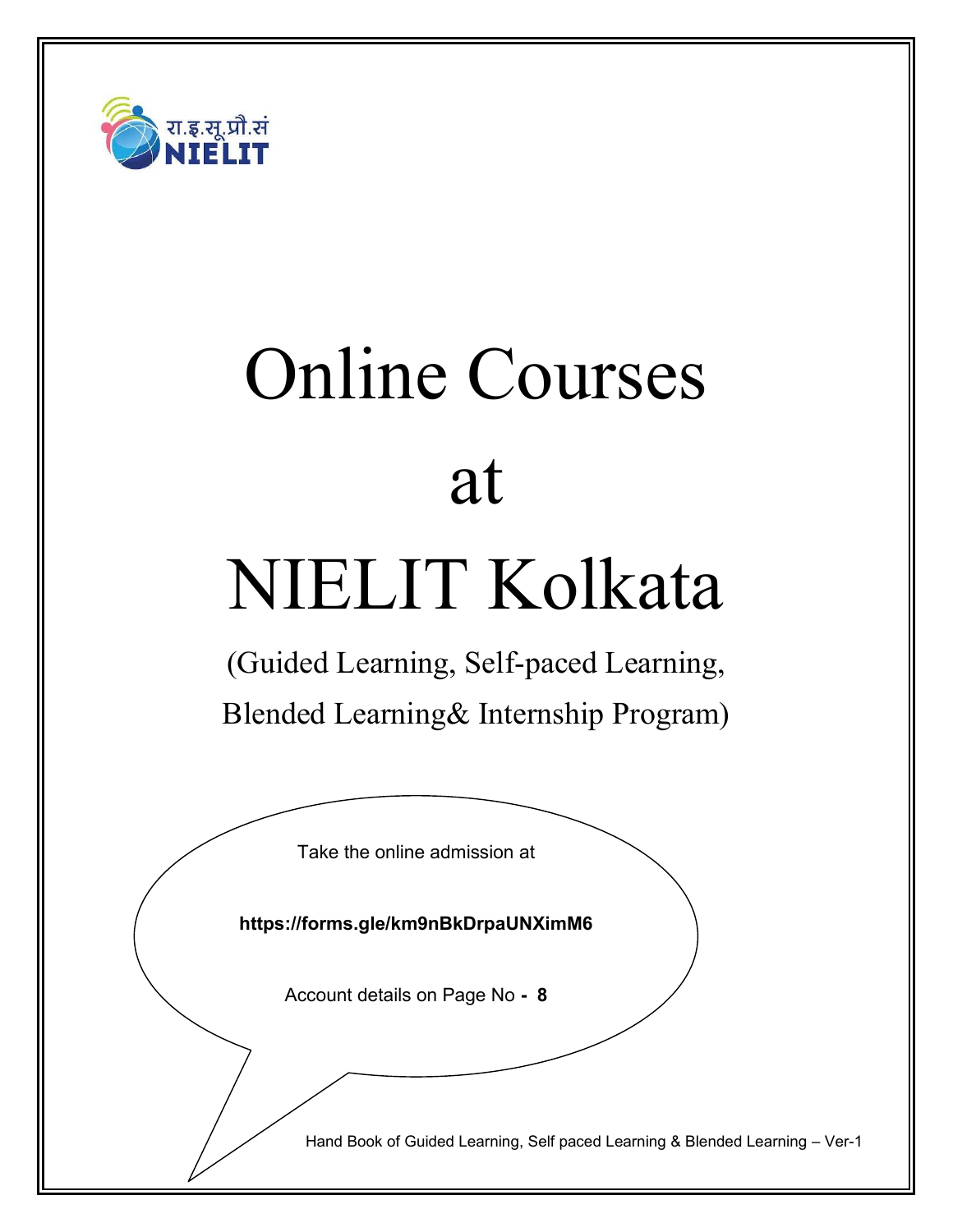#### 1. **Objective of the Program:**

NIELIT Kolkata offers Online Courses in different modes which include the following.

#### **1.1 Mentor Guided Online Learning:**

Mentors are critical partners in ensuring student success in navigating the virtual learning journey. The student, mentor and online instructor form a team to help students become proficient online learners and successfully complete their courses. Mentors are also known as online or on-site facilitators, learning coaches, and local supports. **The details of deliverables are given in Section – A of this document.**

#### **1.2Self-paced mode Online Learning:**

This self-paced Learning promoted by NIELIT Kolkata is a dynamic learning approach through interactive lessons and multimedia contents. The learner has the control of the amount of material and duration they need, in order to learn the information properly. It differs from other learning methods because the learner is in control of what they learn and when they learn it.

Self-paced courses will not follow a set of schedules. Contrarily, they are all about flexibility. The learner doesn't have to be online at the same time as the instructor as it happens in Synchronous Learning. Entire course material is available as soon as the course starts, and the learner goes through them at their own speed. **The details of deliverables are given in Section – B of this document.**

#### **1.3 Blended Learning Program**

Blended learning approach of NIELIT Kolkata combines online educational materials and opportunities for interaction online with traditional place-based classroom methods / In person classes. The Classes will be conducted either at NIELIT Kolkata, JU Campus or at salt Lake Campus or in the designated Accredited/ Affiliated/Training Partners of NIELIT Kolkata. **The details of deliverables are given in Section – C of this document**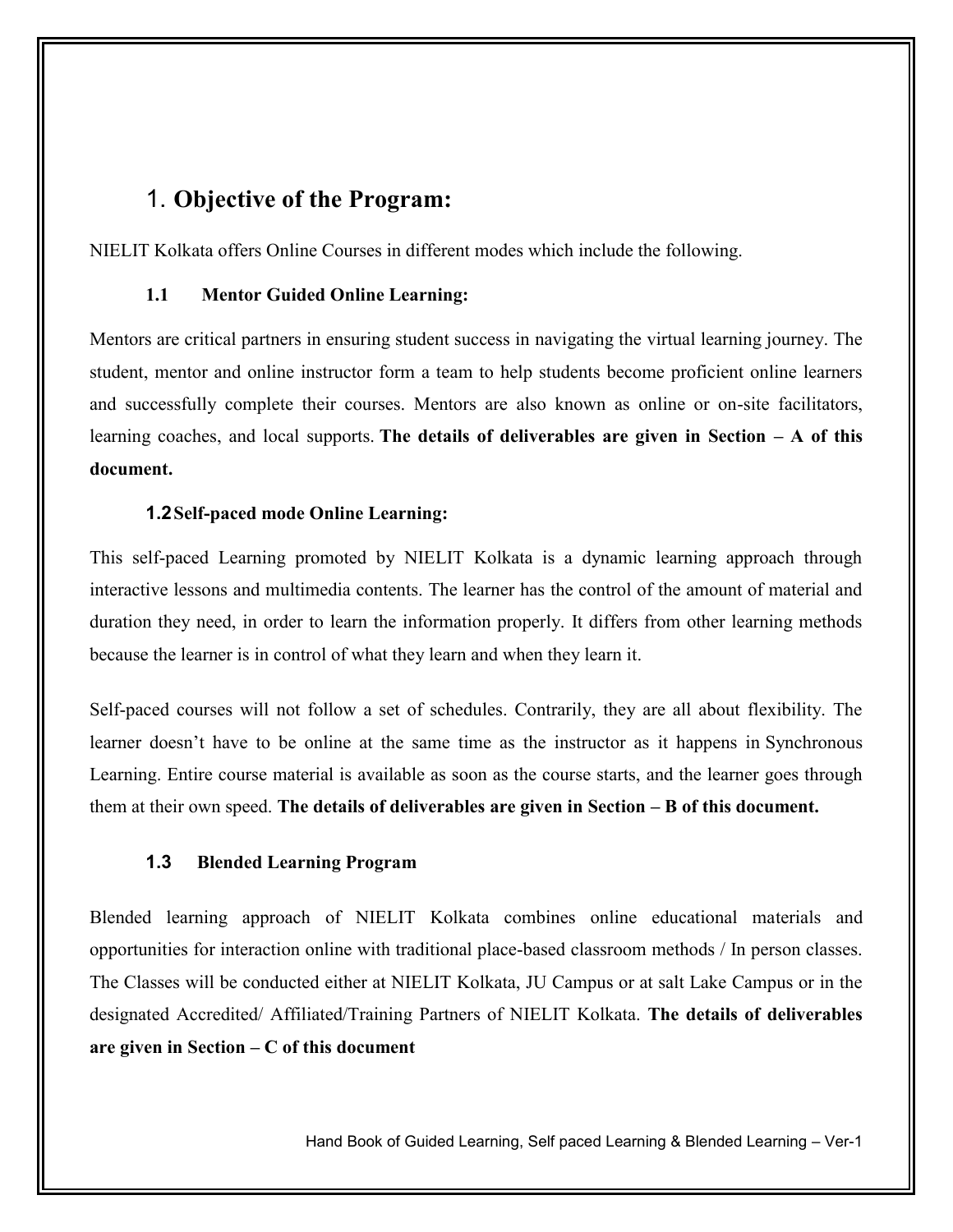#### **1.4 Internship Program**

NIELIT Kolkata offers Internship Program for Engineering  $\&$  Management Students. The Internship Program offers a 40 hours orientation program which is being followed a Project and the entire duration may require three months involvement or lower depending on the complexity of the Project.

#### **Certification:**

NIELIT is a National Level Certifying Authority. It conducts Examination at the National Level and at the Regional Level also. While the Long term DOEACC courses like O Level, A Level, B Level, CCC, BCC etc. are conducted at the National Level. Also the NSQF aligned Courses the Examination is conducted nationally. The regional demands and skill development programs are conducted at the regional Level by NIELIT Kolkata. At the Regional Level NIELIT Kolkata is conducting Examination, Evaluation and Certification on AutoCAD, Multimedia etc. with L&T, Belur Ramkrishna Mission Silpa Mandir, Animetrix India, and many other Organizations. NIELIT Kolkata also offers 40 hours Internship Program for Engineering & Management students.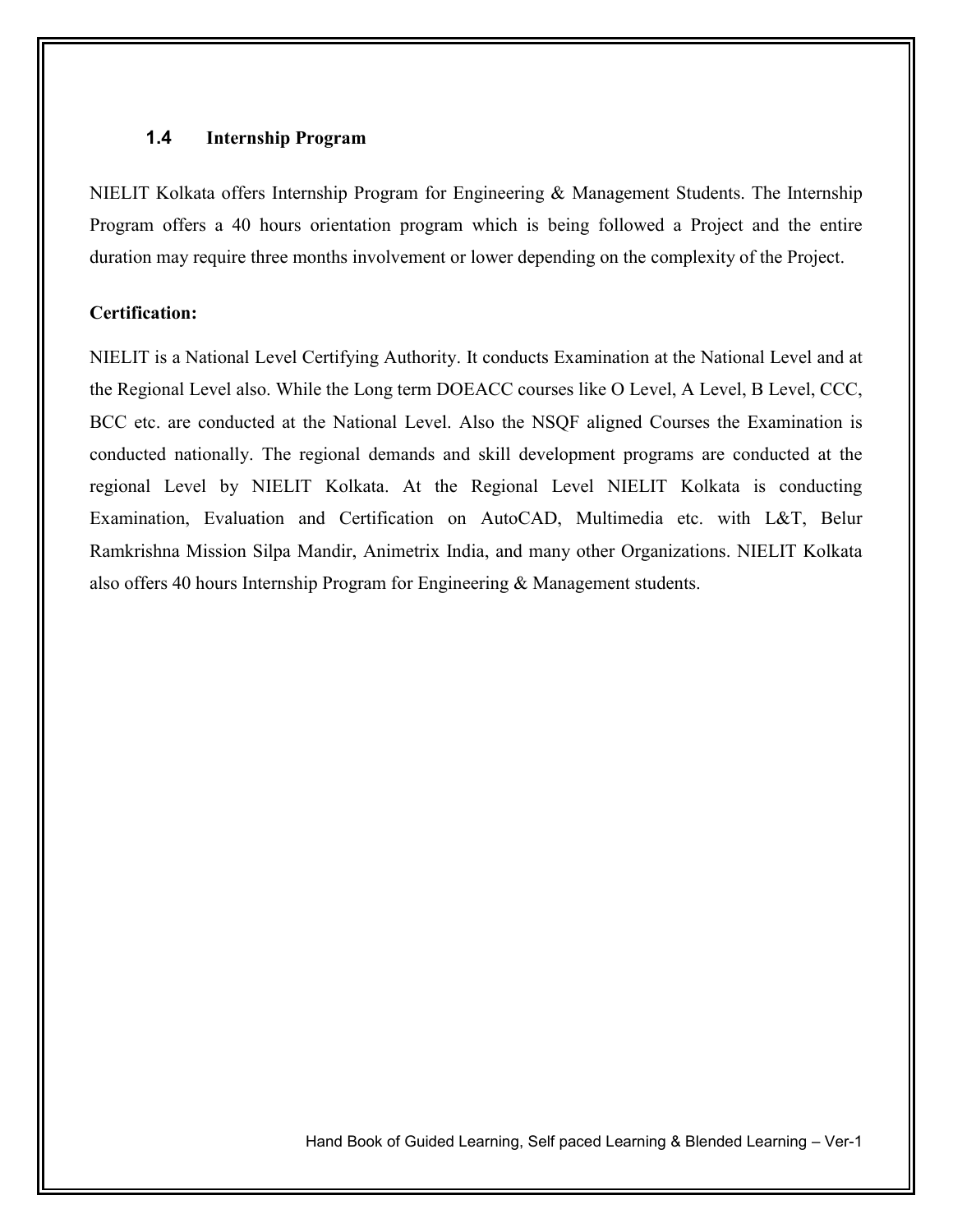#### **Section – A**

#### **Mentor Guided Online Learning**

#### **A.1 Strength of Guided Learning**

In the guided learning Mode offered by NIELIT Kolkata, the students will be extended following facilities once they Register for the Program.

- Students will assigned to an online Class with Specific schedule and a Mentor. The Strength of the Class is limited to 40 students. Our objective is to focus on students and we will attempt to see the screen in case any difficulty is faced by the students. – **Focus on student**
- The classes are conducted in interactive mode not delivering Lectures alone. **Interactive Delivery Mechanism**
- The students need to ensure their own infrastructure. In case any problem they have to fix it. **It's a Skill Building initiative.**
- Continuous iteration will build their ability. **The Ability of the students to be strengthened not the other way round**

#### **A.2 What the Students are entitled to get after registration:**

- Broad Syllabus
- Class Schedule
- Assigned Mentors
- Video & text Materials.
- Assignments
- Sample Questions
- Assistance
- Discussion forum
- Free entry to Invited Lectures
- Career counseling
- Personality Development Classes

#### **A.3 Role of the Student**

- Registration on time
- Attending classes regularly.
- Ensure a Computer/Laptop with good internet connectivity
- Following classes and completing assignments on time
- Ensure to clear Exam to be certified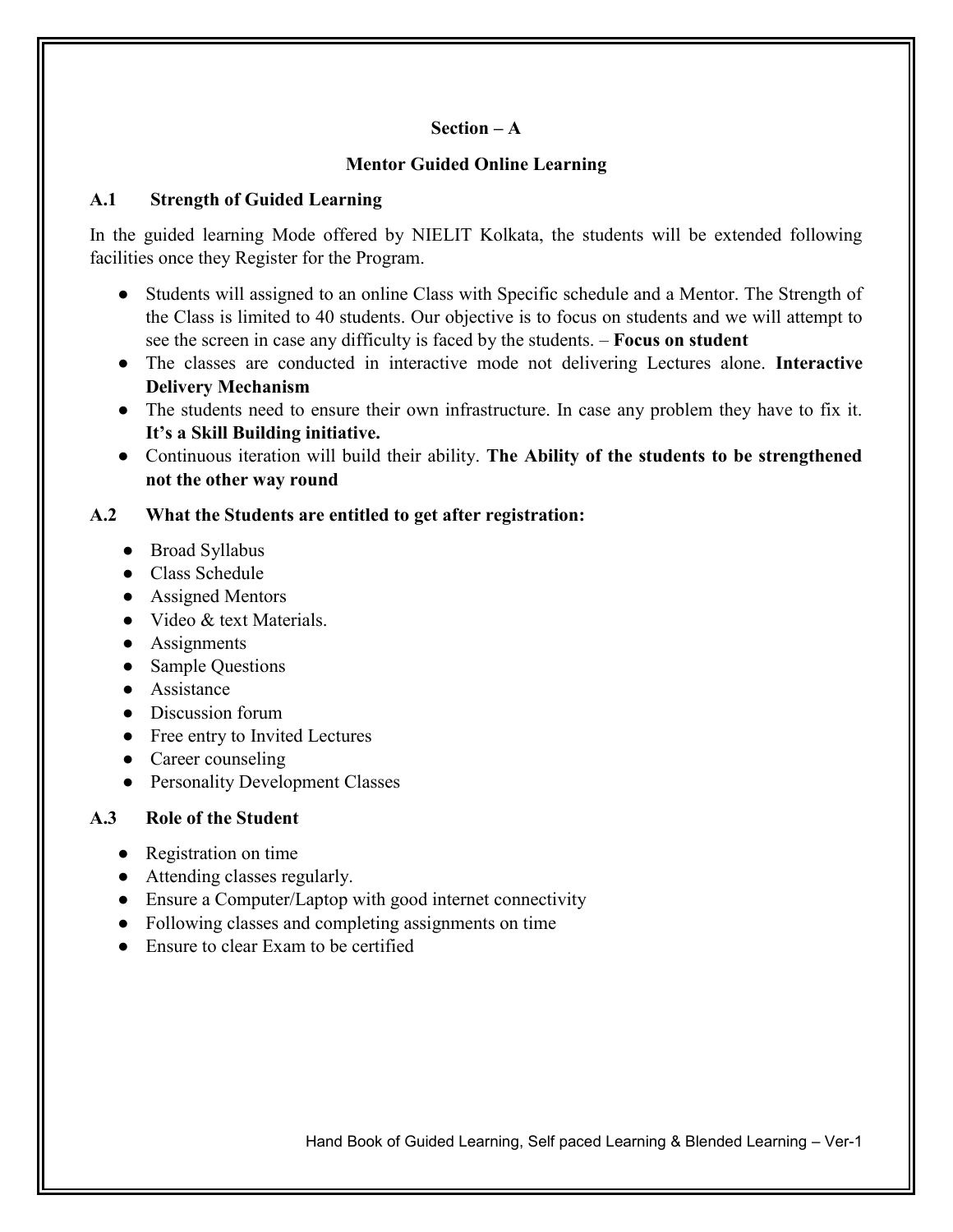| <b>SI</b><br>N <sub>0</sub> | <b>Course Name</b>                                            | <b>Type of</b><br>Course      | <b>Course</b><br><b>Fees</b><br>(One Time<br>Payment) | <b>About the Program</b><br>(You tube link) | Online<br>Counseling<br>Day, time &<br>link                  |
|-----------------------------|---------------------------------------------------------------|-------------------------------|-------------------------------------------------------|---------------------------------------------|--------------------------------------------------------------|
| 1.                          | 'O' Level                                                     | Foundation<br>Level<br>Course | $19910/-(As$<br>per NSQF<br>rate)                     |                                             | Friday<br>12 Noon<br>https://meet.jit.<br>si/Self-           |
| 2.                          | 'A' Level                                                     | Advance<br>diploma            | (As per<br>NSQF rate)                                 | https://youtu.be/uKK<br>E5ilQ8bk            | PacedCourseCo<br>unselling-<br>O/ALevel                      |
| $\overline{3}$ .            | Certificate Course in<br><b>Office Automation</b><br>Tools    |                               | $3000/-$                                              |                                             | Wednesday 12<br>noon                                         |
| 4.                          | Certificate Course in<br>Web Designing and<br>Tools           | Certificate Course            | $3000/-$                                              |                                             | https://meet.jit.<br>si/Self-<br>PacedCourseCo<br>unselling- |
| 5.                          | Programming<br>thru<br>$C/C++$                                |                               | $5000/-$                                              |                                             | <b>ShortTerm</b>                                             |
| 6.                          | Application<br>Development<br>using<br>Java and Oracle        |                               | $6000/-$                                              |                                             |                                                              |
| 7.                          | Certificate Course in<br>Python with<br>Introduction to Linux |                               | $6500/-$                                              |                                             |                                                              |

**Table - A**

#### **Note: Kindly note the followings**

- 1. The above course fees exclude the applicable taxes like GST
- 2. Registration fees, Examination fees are to be paid additionally as and when applicable
- 3. Installment facilities are available with additional charges
- 4. The details of eligibility criteria, duration of the Course, Syllabus etc. are available in the following link.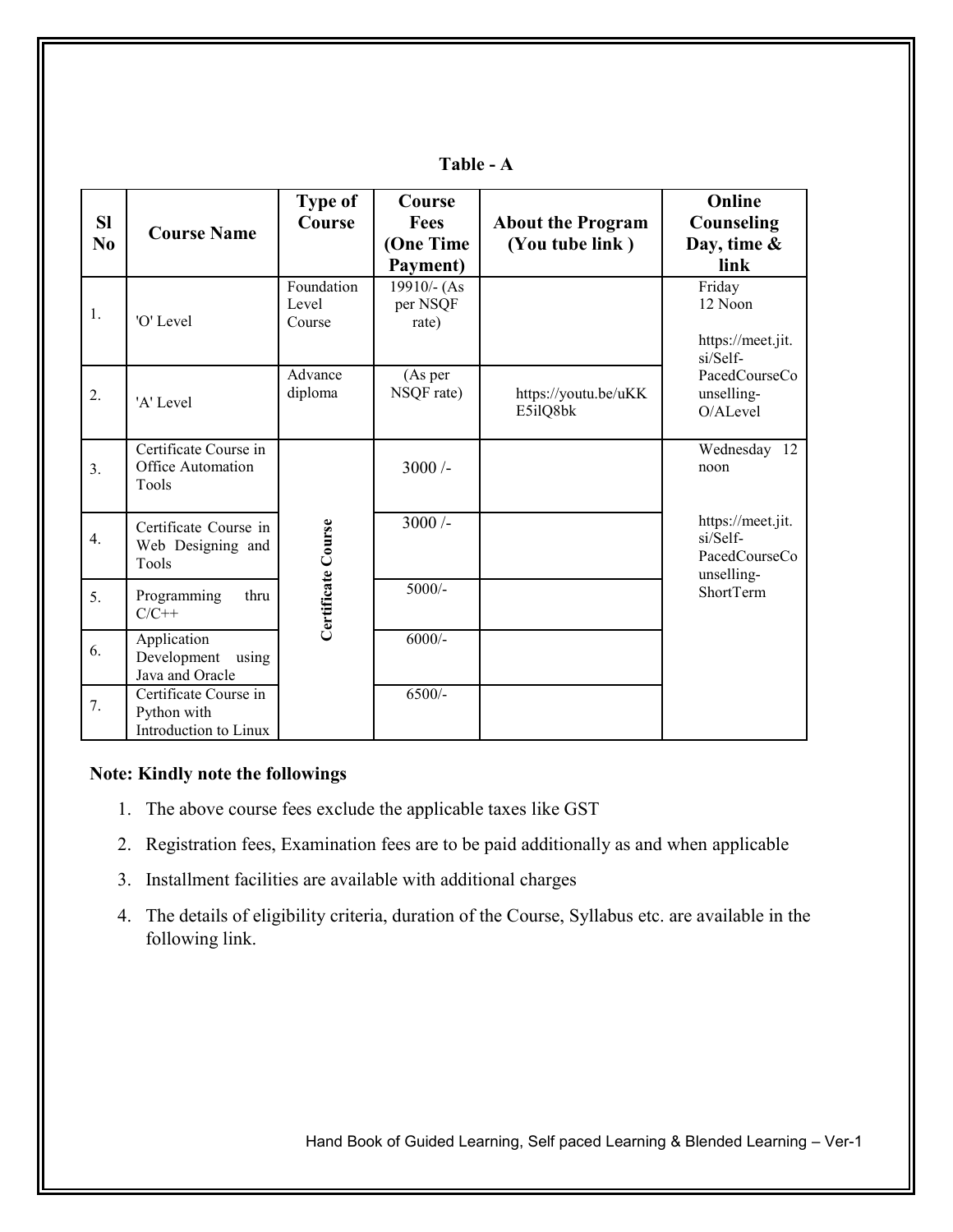#### **Section – B**

#### **Self-paced mode Online Learning:**

#### **(Learn on your Schedule)**

#### **Self-Paced Learning Mode:**

Students can learn from anywhere, anytime and can appear in the Examination as per Schedule. The following materials will be available for self-paced learning.

- Broad Syllabus
- Video & text Materials.
- Assignments
- Sample Questions

| <b>SI</b><br>N <sub>0</sub> | <b>Course Name</b>                                                                                     | Coordinator &<br>contact details | <b>About the Program</b><br>(You tube link) | <b>Online Counseling</b><br>Day, time & link                                          |  |
|-----------------------------|--------------------------------------------------------------------------------------------------------|----------------------------------|---------------------------------------------|---------------------------------------------------------------------------------------|--|
| 1.                          | Smart Systems using Arduino                                                                            | Anirban Jyoti Hati               | AJH                                         | Wednesday $-12$ Noon<br>https://meet.jit.si/Self-<br>PacedCourseCounselli<br>$ng-AJH$ |  |
| 2.                          | Basics of Data Analytics using<br>Python                                                               | AnirbanJyotiHati                 | AJH                                         |                                                                                       |  |
| 3                           | Online<br>certification<br>on<br>Computer Network & Internet<br>Technologies - A Practical<br>Approach | KrishnakaliKar Khan              | <b>KKK</b>                                  | Thursday-12 Noon<br>https://meet.jit.si/Self-<br>PacedCourseCounselli<br>$ng-KK$      |  |
| 4                           | <b>Blockchain</b><br>Golang<br>using<br>(Basic)                                                        | DebapriyaBhattacharrya           | DB                                          | Friday - 12 Noon<br>https://meet.jit.si/Self-<br>PacedCourseCounselli<br>$ng$ -DB     |  |
| 5                           | PHP and Mysql                                                                                          | DebapriyaBhattacharrya           | DB                                          |                                                                                       |  |

#### **Note: Kindly note the followings**

- **1. Type of Course -** Certificate course
- 2. **Registration & Examination Fees -** 1000 Rs + 180 RS (GST)
- 3. The details of eligibility criteria, duration of the Course, Syllabus etc. are available in the following link.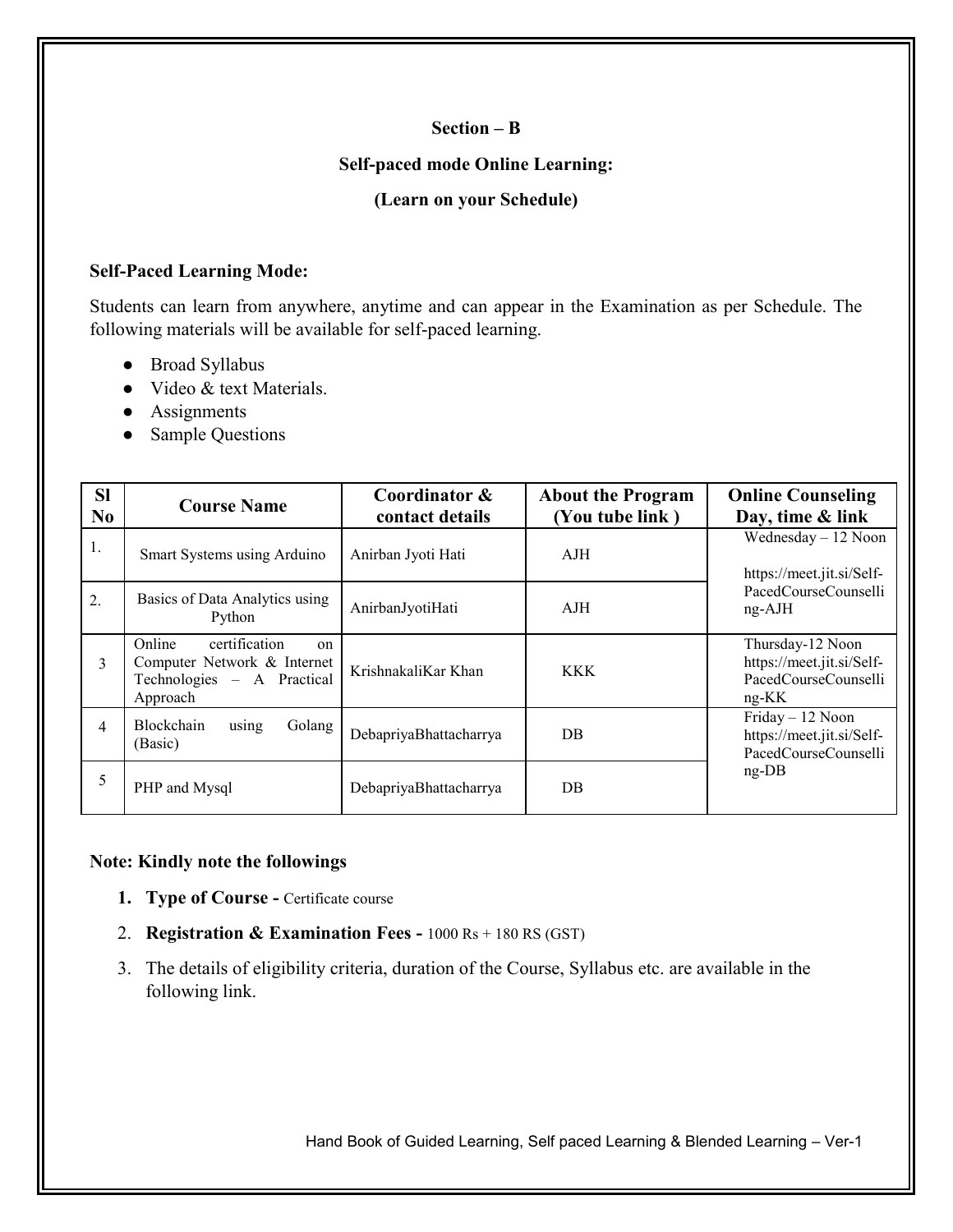**Section – C**

**Blended Learning** 

*Under the current scenario of Pandemic this methodology is on hold.*

*Once the restrictions are lifted by the Government / Authorities , NIELIT Kolkata will start offering this Program*

*Announcement will be made in this page*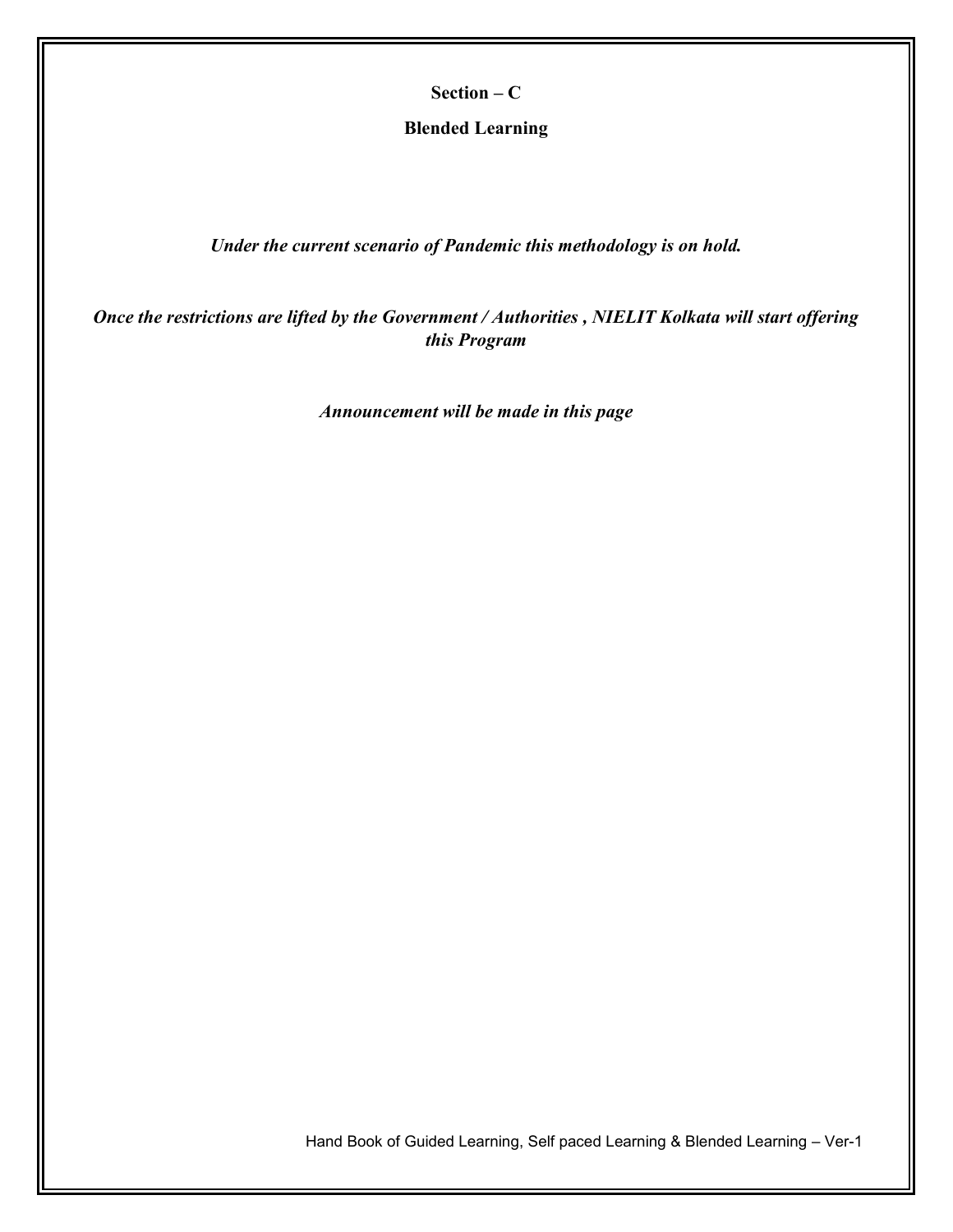**\***No Course fee for SC/ST candidates will be charged for NSQF aligned courses, Only Registration Fee and Examination Fees will be charged for SC/ST Candidates for the courses wherever applicable. Admission to SC/ST candidates is based on admission formalities of the batch.

# **Online Payment Information**

| Name of A/C holder - NIELIT, Kolkata                                                     |
|------------------------------------------------------------------------------------------|
| Bank Account Number - 1536787818                                                         |
| Bank Account Type - Overdraft / Current A/C                                              |
| Name of the Bank - Central Bank of India                                                 |
| Bank Branch Address - Jadavpur Branch, 26 Raja S.C. MullickRoad, Jadavpur, Kolkata, West |
| Bengal, Pin - 700032                                                                     |
| Bank IFSC Code -<br>CBIN0281247                                                          |
|                                                                                          |

# **Online Payment Instruction:**

- 1. Please read the instructions of the Bank details given on Online Payment Information Table carefully before making the Online Payment for a particular Course.
- 2. Transaction can be done through NEFT/RTGS/IMPS/UPI Payment mode only. NEFT/RTGS is advisable.
- 3. During the Transaction Process , Please Double cross check the Bank details like account number, Bank IFSC Code, Transaction Amount ( Course Fees including GST ) etc. so that transaction has been made successfully .

**Note: If any kind of unsuccessful transaction or bad account transfer occurs, NIELIT Kolkata does not accept any liability for any damage direct or indirect losses or expenses arising in connection with site or use thereof inability to use by any person delay of operation or transaction, computer virus etc.**

### List of Documents (Scan Copy) for respective course

- 1. Date of Birth Proof  $(10^{th}$ Class Certificate/Birth Certificate\*)
- 2. Residential Certificate (Domicile Certificate/Driving License/Voter ID/Passport).
- 3. Photo Identity (Aadhaar Card /Voter ID card)
- 4. Recent Scan Copy of color Passport Photograph, Signature, Left Thumb Impression within 50 KB in jpeg/jpg/png image format.
- 5. Original Scan copy of SC/ST/Minority Certificate required for SC/ST Candidate only.
- 6. Transaction Details Scan copy required after taking enroll/ admission on respective course.

Hand Book of Guided Learning, Self paced Learning & Blended Learning – Ver-1 **Note: Candidate must ensure that, all the relevant documents that have been enclosed/uploaded during online admission are correct otherwise candidates admission may**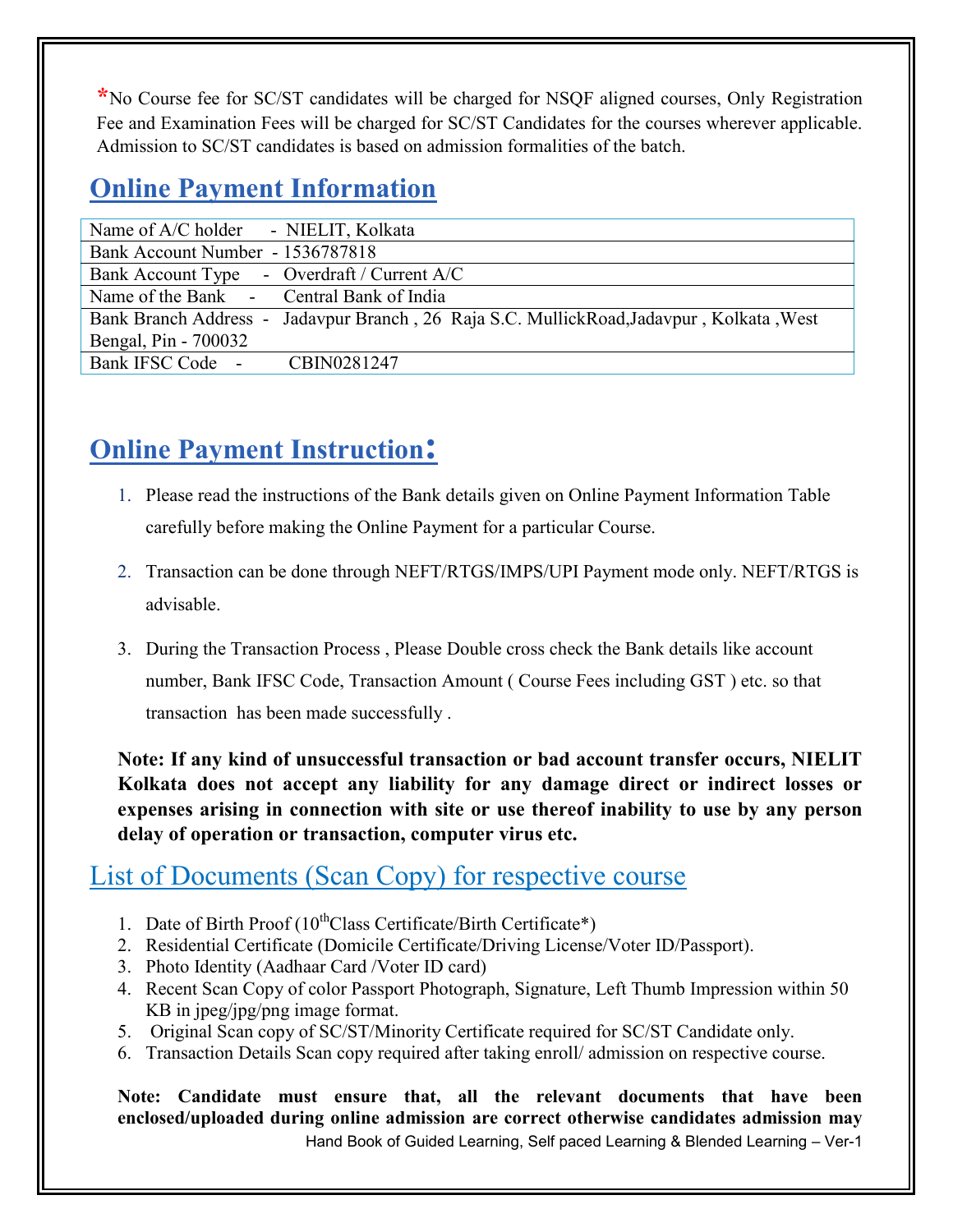**be withheld or cancelled for the respective course, if any of the statements made above are found incorrect.**

# Student Instructions:

- 1. Shifting from one course to another is not permitted.
- 2. Candidates are not allowed to change batch of a course, for which he/she has taken admission, to another batch of the same course.
- 3. Course Material for Courses offered under NIELIT Scheme does not include books.
- 4. New rates are applicable for existing students also.
- 5. No Course fee for SC/ST candidates will be charged subject to following:
	- i. The candidates belonging to SC or ST categories will be required to produce the Scan copy of Original Caste/Tribe Certificate issued by a Competent Authority in the prescribed format.
	- ii. Only Registration Fee and Examination Fees will be charged for SC/ST Candidates for the courses wherever applicable.
- 6. No Caution Money / Security Deposits will be charged for candidates for the **online course.**
- 7. No offline classroom or library facility or lab facility will be provided for online courses offered.
- 8. The Online Study Content will be shared by the faculty in-charge assigned for the course.
- 9. Candidate must be ready with the relevant documents i.e. with the softcopy (scan copy) like Educational Qualification, 10<sup>th</sup> standard Admit Card etc., mentioned in the document Table.
- 10. Discount available for down payment of fees for certain courses.
- 11. Installment facilities available for few courses.
- 12. Course Fee / Installment to be paid prior to the start of each course (Module/Semester/Year as applicable).
- 13. GST extra as levied by the Government (currently 18% will be applicable to all courses except IT ( $'O'/A'/B'$  Level) courses only.
- 14. Refund of course fee will not be allowed, unless the course is cancelled by the Centre itself.
- 15. Fees will be charged for SC/ST Candidates for the courses wherever applicable. No Course fee for SC/ST candidates will be charged for NSQF aligned courses, Only Registration Fee and Examination Fees will be charged for SC/ST Candidates for the courses wherever applicable. Admission to SC/ST candidates is based on admission formalities of the batch.